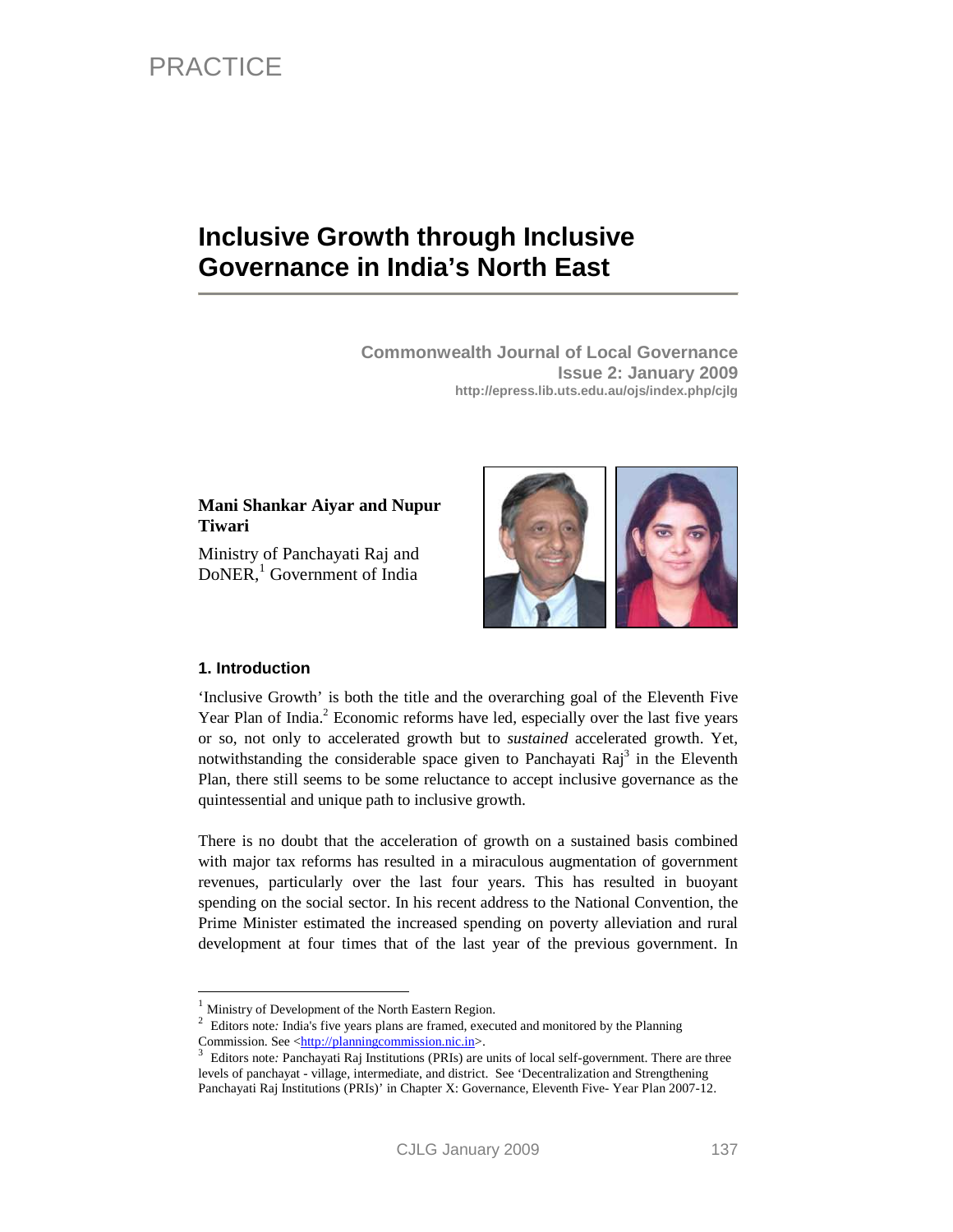absolute numbers, this represents an increase (in nominal terms) from around  $Rs.34,000$  crore<sup>4</sup> in fiscal 2003-04 to about  $Rs.120,000$  crore in the current financial year. Moreover, this increase comes on top of growth in such spending between 1993-94 and 2003-04, in nominal terms, from about Rs.7600 crore to about Rs.34,000 crore.

Why, then, is there such a mismatch between growth in the booming sectors of our economy and the income of the entrepreneurial classes, in contrast to the uncertain, sporadic and un-sustained condition of the vast majority of Indians? Why is India prospering when most Indians are not?



"To ensure inclusive and equitable growth, we need to integrate our rural areas into the modern economic processes that are rapidly transforming our country

In August 2007, the Arjun Sengupta Committee (http://nceus.gov.in) reported the deeply disturbing yet widely accepted figure of 836 million Indians – over 75% of our people – as being 'poor and vulnerable', surviving on an average expenditure of under Rs.20 per day. This is the equivalent of what a family of four earns per capita as the daily wage in Tamil Nadu under the National Rural Employment Guarantee Programme.<sup>5</sup>

Although over the last four years India has witnessed a sustained GDP growth rate of 8.8 per cent per annum, which is set to rise even higher, poverty levels remain unacceptably high. More than 300 million people in India still live in deep poverty at less than a dollar a day, while another 350 million live on less than two dollars a day. In this sense, the rich-poor divide has increased and poverty reduction figures for India are

-

<sup>4</sup> An Indian crore equals 10 million.

<sup>&</sup>lt;sup>5</sup> Incidentally, the NREGP wage rate in Tamil Nadu is just about the highest in the country. For more information, visit: <http://nrega.nic.in>.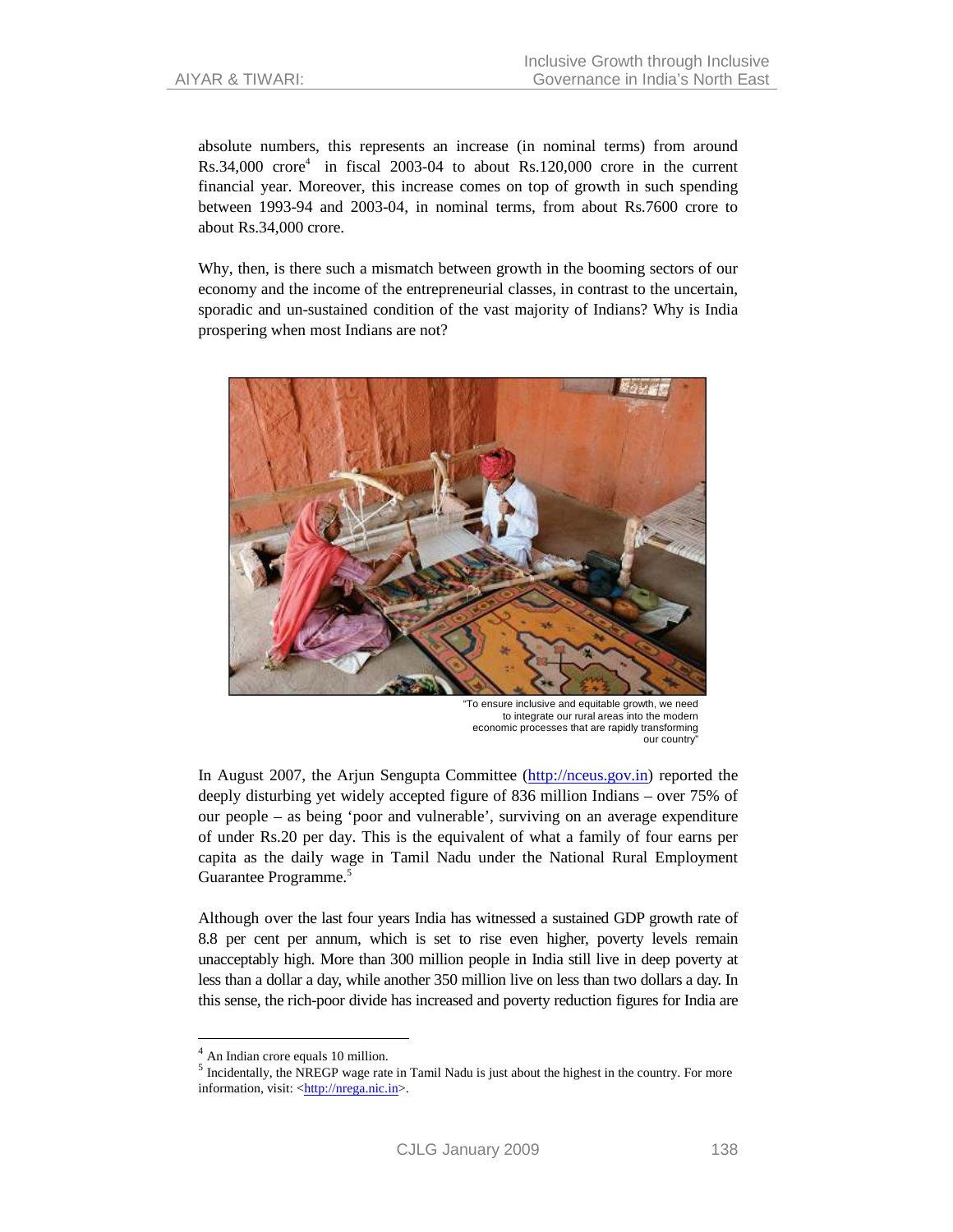-

now lower than those of Bangladesh. There are also disparities among regions, states, sectors and communities. Among the states, the North Eastern Region as a whole and the Central regions, which have large tribal populations, are lagging behind. Among sectors, agriculture has fallen behind industry and the service sector.

The key component of our 'strategy of inclusive growth' must be inclusive governance as the means of empowering the disadvantaged, with the aim of enabling them to overcome their poverty. It is the effective empowerment of the disadvantaged through the effective devolution of functions, finances and functionaries to the representative institutions of local self-government on the principle of subsidiarity (which states that anything which can be done at a lower level should be done at that level and no higher level), that will pave the way to the effective implementation of other measures of inclusive growth. These include:

- Stepping up investment in rural areas, in rural infrastructure and agriculture
- Increased credit availability, particularly to farmers and others, and offering them remunerative prices for their crops
- Increased rural employment, including the provision of a unique social safety net in the shape of the National Rural Employment Guarantee Programme
- Increased public spending on education and health care, including strengthening the midday meal programme and offering scholarships to the needy
- Investment in urban renewal, improving the quality of life for the urban poor
- Empowering the scheduled castes, scheduled tribes, other backward classes, minorities, women and children, socially, economically and educationally
- Ensuring that, through public investment, the growth process spreads to backward regions and districts of our country.<sup>6</sup>

Local self-government, as elaborated in our Constitution, provides the essential means of reconciling 'accelerated growth' with 'inclusive growth', and we cannot secure inclusive growth without inclusive governance. The virtually three-fold increase in annual allocations to rural development and welfare, and the launching of new schemes like NREGA, BRGF and RTI, $^7$  are not inadequately impacting on the concept of inclusive growth because governance at the grassroots is still far from inclusive. In addition, too large a proportion of the central government's annual expenditure of Rs.81,000 crore on rural development and welfare reaches the people – if at all – through government-run or officially managed silos, whilst too small a proportion of it is actually planned and implemented with the participation, involvement and supervision of village communities and their elected

<sup>&</sup>lt;sup>6</sup> Based on the foreword by the Prime Minister, Dr. Manmohan Singh, in Report to the People 2004 -2008, UPA Government. See: http://pib.nic.in/archieve/upareport/report2008.pdf [7.39MB]

<sup>7</sup>Respectively, the National Rural Employment Guarantee Act (http://nrega.nic.in); the Backward Regions Grant Fund (http://brgf.gov.in), and the Right to Information Act (http://rti.gov.in).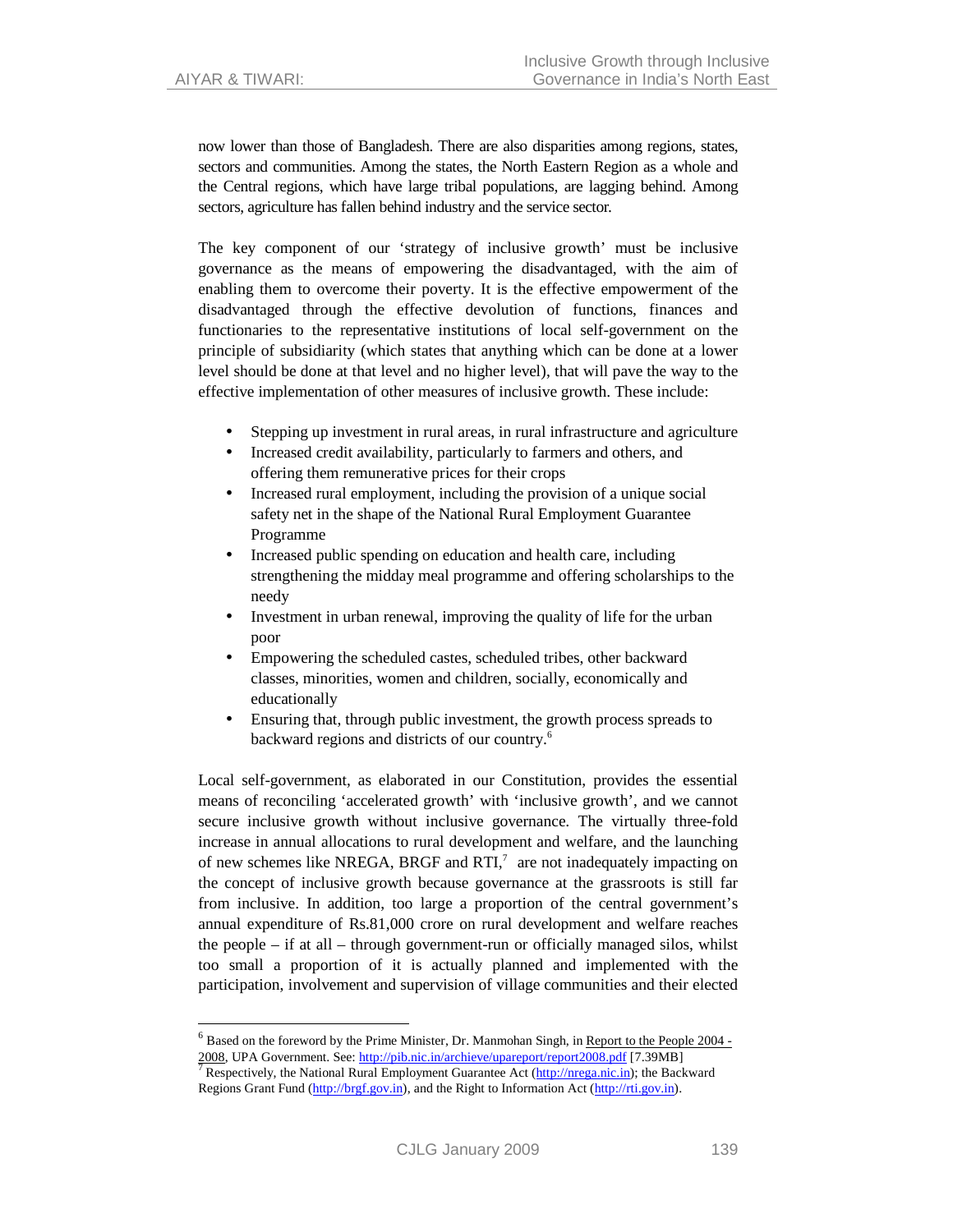-

representatives. Frustration can emerge if Gram Sabhas<sup>8</sup> are largely nonfunctional, and if most elected representatives (other than Panchayat presidents) are left uninvolved, particularly when they see more and more money being poured into rural areas with much of it beyond their control or responsibility. This can undermine the overarching components of governance such as policy formulation, implementation and monitoring and evaluation.



eradication is possible through Panchayati Raj'

This lack of involvement is incongruous considering that the Constitutional amendments have so firmly rooted Panchayati Raj in our system of governance. Today, 3.2 million elected representatives, including 1.2 million women and well over 22% from scheduled castes and scheduled tribes (their estimated share in the rural population), serve in these grassroots local bodies of our vibrantly democratic society. There are two reasons for this anomaly: firstly, a lack of effective devolution of functions, finances and functions by state legislatures/governments to the Panchayati Raj Institutions (PRIs); and secondly, inadequate provisions for planning and implementation through PRIs in the guidelines issued by central ministries for centrally sponsored and central sector schemes. Both directly impinge on inclusive growth. To reinforce economic reform and secure inclusive growth it is important that Panchayati Raj be brought centre-stage as the principal governance reform. Also, parallel measures for empowering the grassroots are required in those areas that the Constitution exempts from the Panchayati Raj system, such as the Sixth Schedule areas and much of the North Eastern Region.

<sup>&</sup>lt;sup>8</sup> A bi-annual village meeting of all persons aged 18 years or more, which considers development schemes and reviews the work of the Panchayat.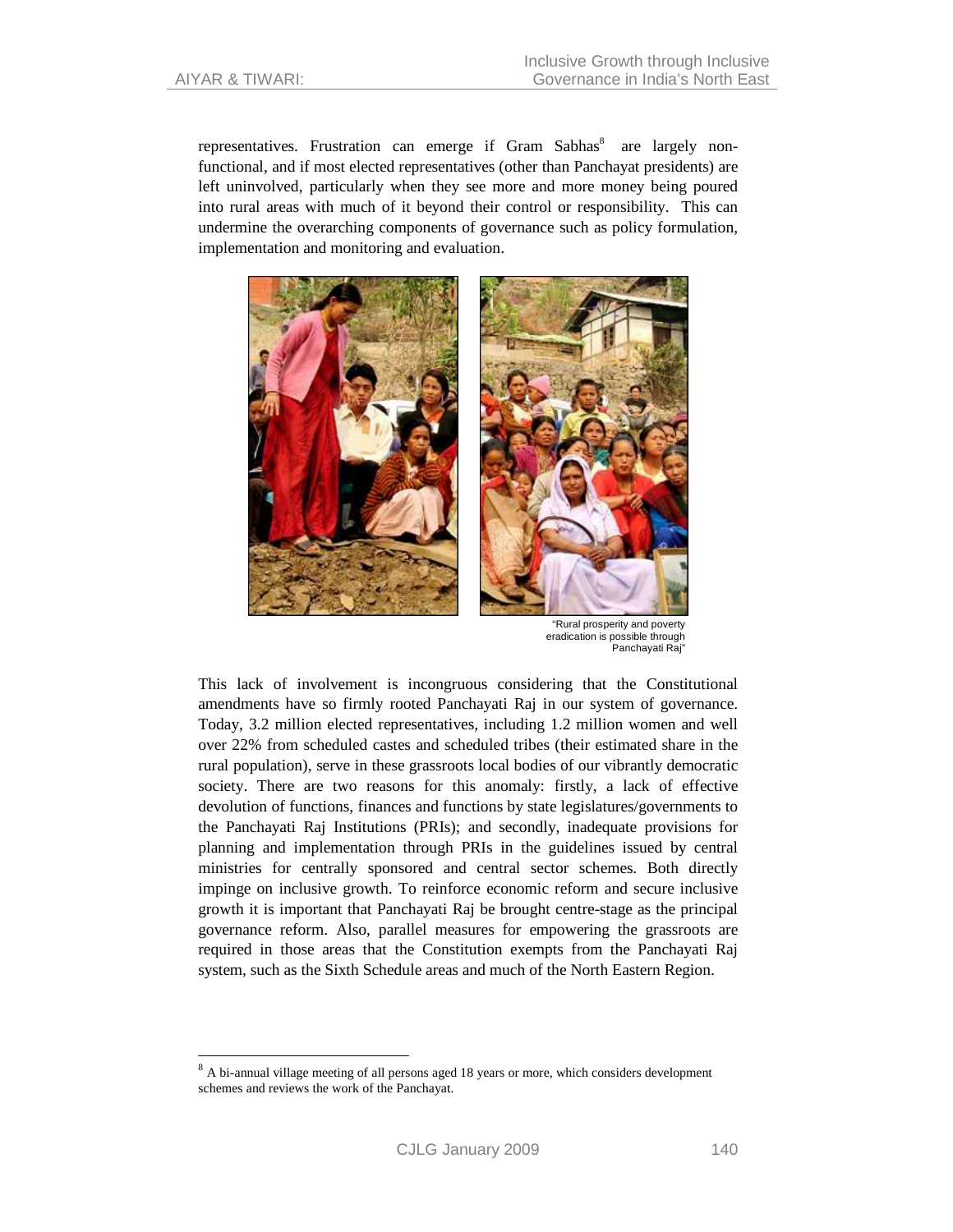Activating and strengthening institutions of local self-government requires adherence to certain broad and generally well-accepted principles of institutional design. Some of the features of a good design for local self-government include:

- Conducting regular elections for local bodies
- Clarity in the functional assignments to different levels of local bodies in rural and urban areas
- Matching the devolution of functions with the concomitant devolution of funds and functionaries so that the devolved functions might be effectively performed
- Ensuring that elected representatives of local bodies effectively wield powers
- Building capacity in local bodies to undertake planning
- Ensuring a healthy, constructive and mutually fruitful relationship between officials appointed by the state government and elected local bodies
- Providing for collective decision-making through Gram and Ward Sabhas and holding the local body to account for its performance.

In addition, it is important to create appropriate systems and institutions for planning and delivery of public services, including information systems, as well as for monitoring and evaluation and ensuring accountability.

#### **Inclusive Governance in the North Eastern Region**

Systems of decentralised governance in the North Eastern Region show a wide diversity due to ethnic, linguistic and religious variance unparalleled in any other region of the country. While the Panchayati Raj system (Part IX of the Constitution) fully covers two of the eight states of the region – Sikkim and Arunachal Pradesh, three other states (Mizoram, Meghalaya and Nagaland) are entirely exempted and have their own local systems. The remaining three (Assam, Tripura and Manipur) have both Panchayati Raj and non-Panchayati Raj areas existing side by side. Furthermore, although Sikkim, Arunachal Pradesh and parts of Assam, Tripura and Manipur are covered under the provisions of Part IX of the Constitution, the extent of powers devolved upon Panchayats in these states is uneven. Such diversity is healthy and to be encouraged even though it makes local governance exceedingly complex, since it reflects the immense ethnic, linguistic and religious diversity seen in the region.

Some positive outcomes are as follows:

-

- Sikkim has been adjudged the third best state in the country in the implementation of Panchayati Raj
- Assam has been judged the best for activity mapping<sup>9</sup>

<sup>&</sup>lt;sup>9</sup> Activity mapping is a process required under the Constitution as part of devolving powers to PRIs. It is undertaken by central government departments in order to allocate functional responsibilities among the three tiers of Panchayati Raj.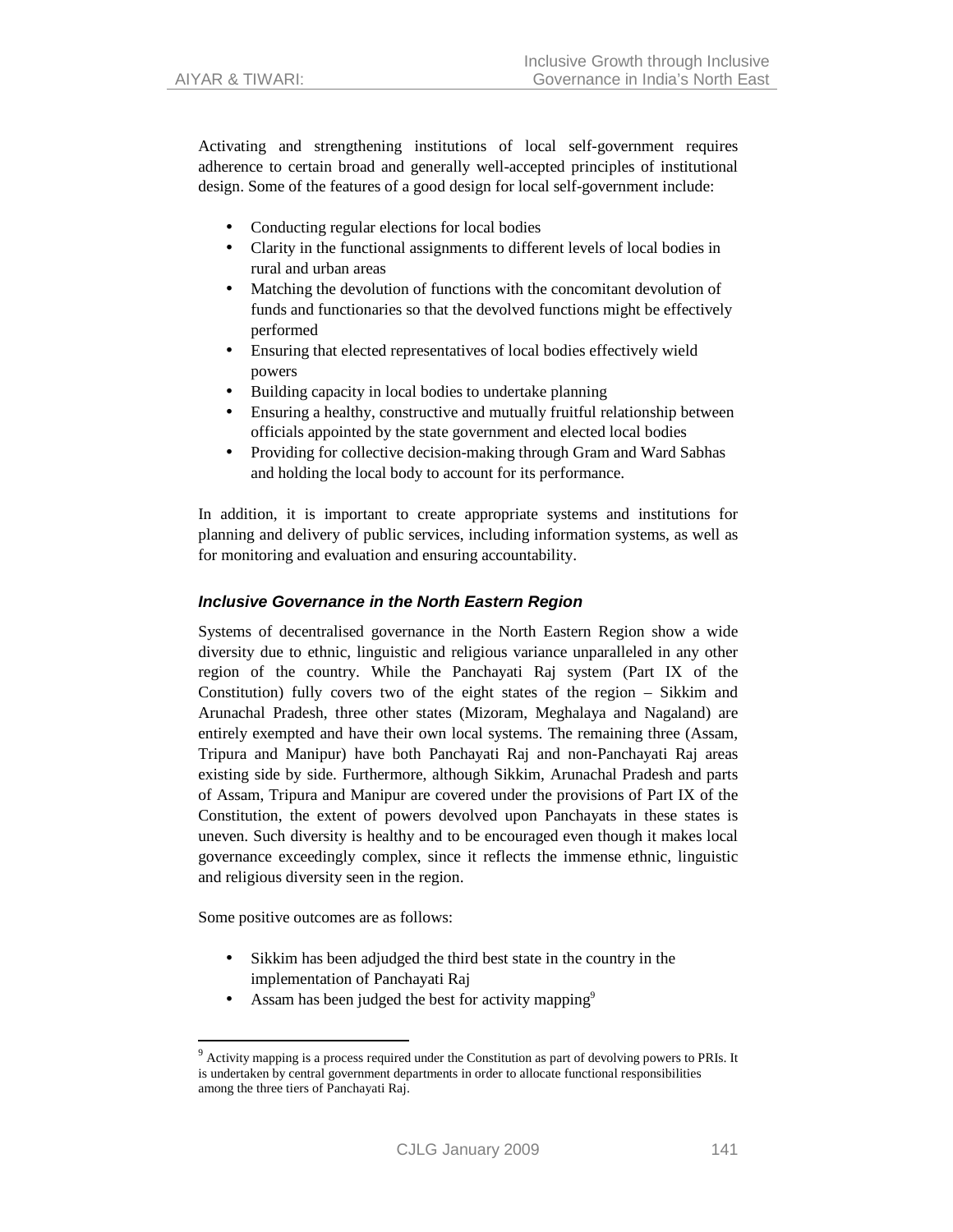- Tripura and Manipur are among the better states for their pattern of devolution
- Arunachal Pradesh has been commended for recent steps taken to move towards effective devolution.

In all five states there is considerable scope for advancing the cause of devolution. Happily, all five are party to the 150 conclusions of the seven Round Table Conferences held in 2004 covering all eighteen identified dimensions of Panchayati Raj. Those conclusions were reinforced by Memoranda of Understanding or joint Statements of Conclusions signed by the Chief Ministers and the Union Minister of Panchayati Raj, including agreed state-specific action points. Accelerated implementation by state and central governments of these agreed action points will contribute greatly to securing inclusive growth through inclusive governance in the North-East Region. A common feature of these diverse systems of self-governance is that all need strengthening. This is as true of the North East as it is of most parts of the country.

### **2. Progress in the Five States**

Sikkim has completed activity mapping, including detailed assignment of funds to Panchayats and of the officials who will be attached to each Panchayat for the performance of devolved activities.



Minister Aiyar with villagers of Tuithumhnar, Mizoram

The Arunachal Pradesh Activity Mapping Order 2007 was issued in October 2007 and the executive order for devolution of 29 subjects of activity mapping subsequently issued in February, 2008, covering 20 government departments. There is overlap of some of the functions devolved to different tiers of Panchayats and more clarity is required to specify devolved functions in terms of policy, planning, implementation, and coordination and control. Furthermore, the relevant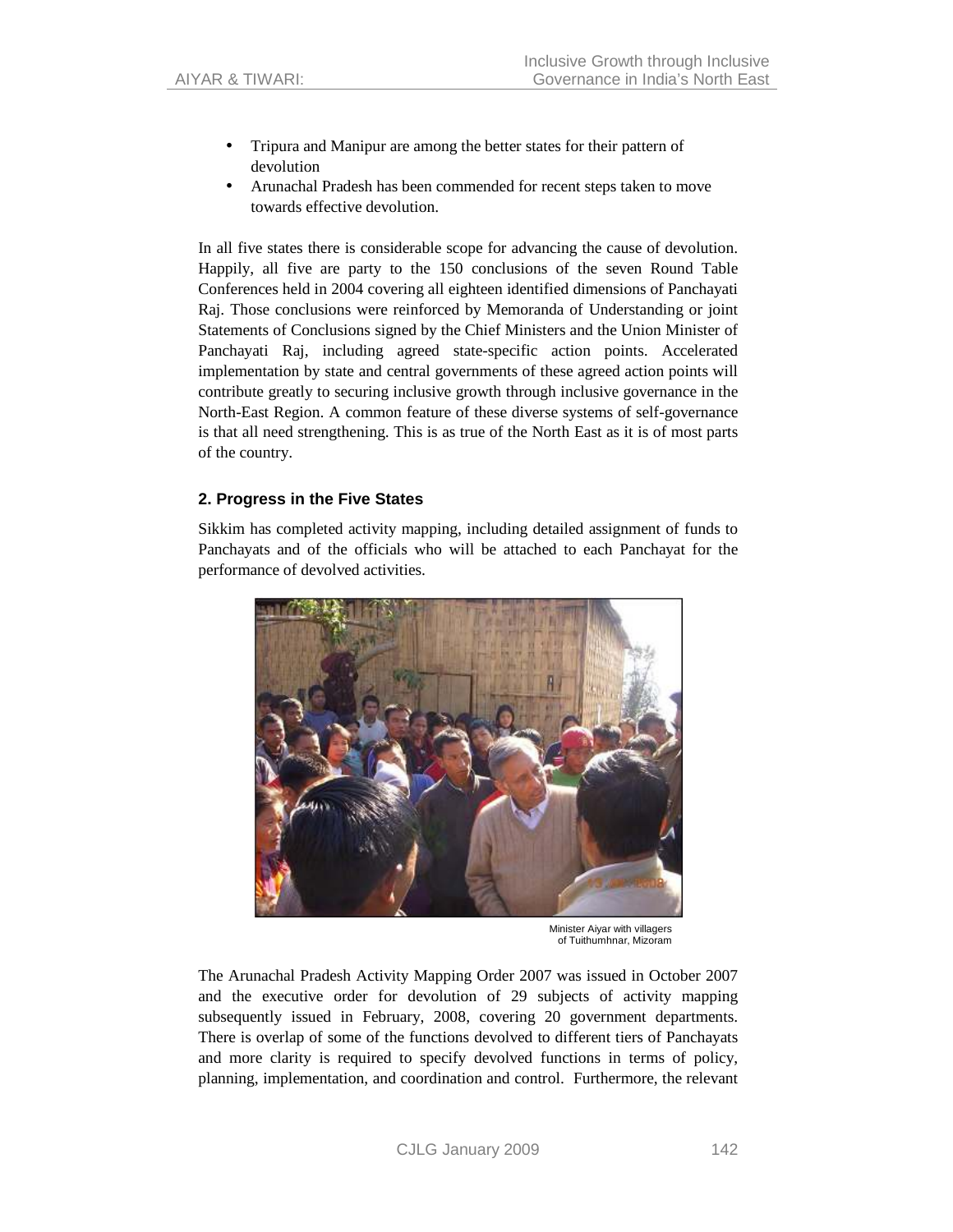government functionaries (officials) have yet to be transferred to Panchayats, although the Directorate of Panchayati Raj has initiated the process in consultation with the departments concerned.

Assam has 21 districts covered under Part IX of the Constitution whilst other areas fall under the Sixth Schedule. The Government of Assam issued a notification in June 2007 through which functions, functionaries and funds in respect of 23 subjects were devolved to the three tiers of the Panchayats. The responsibilities of each tier are clearly demarcated and these have been distributed according to the capacity of each level of Panchayat. The activity mapping also indicates in detail the staff transferred to the Panchayats and the accounts from which funds will be drawn for the activities assigned to the Panchayats. However, elections to the Panchayats in Assam were held in December 2007 and it is still to be seen whether the notification regarding activity mapping has been effectively implemented.

The Manipur Panchayati Raj Act of 1994 details the intended devolution of functions to the PRIs, covering all 29 items listed in Schedule 11 of the Constitution. However, activity mapping approved by the state cabinet in September 2005 lists only 16 of these items, and no funds and functionaries have been devolved. Whilst the state government has undertaken to transfer all functionaries along with functions and finances to the Panchayats, and to frame rules for Panchayat-based cadres of technical and other support services recruited at the Panchayat level, there is no visible progress in this regard.

In Tripura, activity mapping was completed in 2005. This also covered the 29 items listed in the  $11<sup>th</sup>$  Schedule and applies to 21 departments. The government of Tripura has taken a decision to implement the activity mapping in phases. To date, irrigation schemes, primary schools and institutions relating to the Ministry of Women and Child Development (WCD) have been transferred to the Panchayats through executive orders. Functionaries for five items from the  $11<sup>th</sup>$  Schedule have been devolved to Panchayats, who review their work and have the power to recommend payment of salary, transfers, grants of leave and disciplinary action. However, overall controlling authority remains with the line departments and the state has continued to recruit further staff after devolving functionaries to Panchayats.

All five States will need to clearly identify those budgetary items that ought to go to the Panchayats and to separately earmark them through a Panchayat sector window in the budgets of the relevant line departments. This will ensure the flow of funds required for undertaking devolved activities. Functionaries will need to be devolved to the appropriate level of the Panchayati Raj system to reflect any given activity assigned in the activity map, and in conformity with the pattern of devolution of functions and finances. These are all works in progress and activity in this regard over the last few years has been encouraging. The stage is, therefore, well and truly set for 'inclusive growth through inclusive governance' provided this is given priority and followed through assiduously and conscientiously.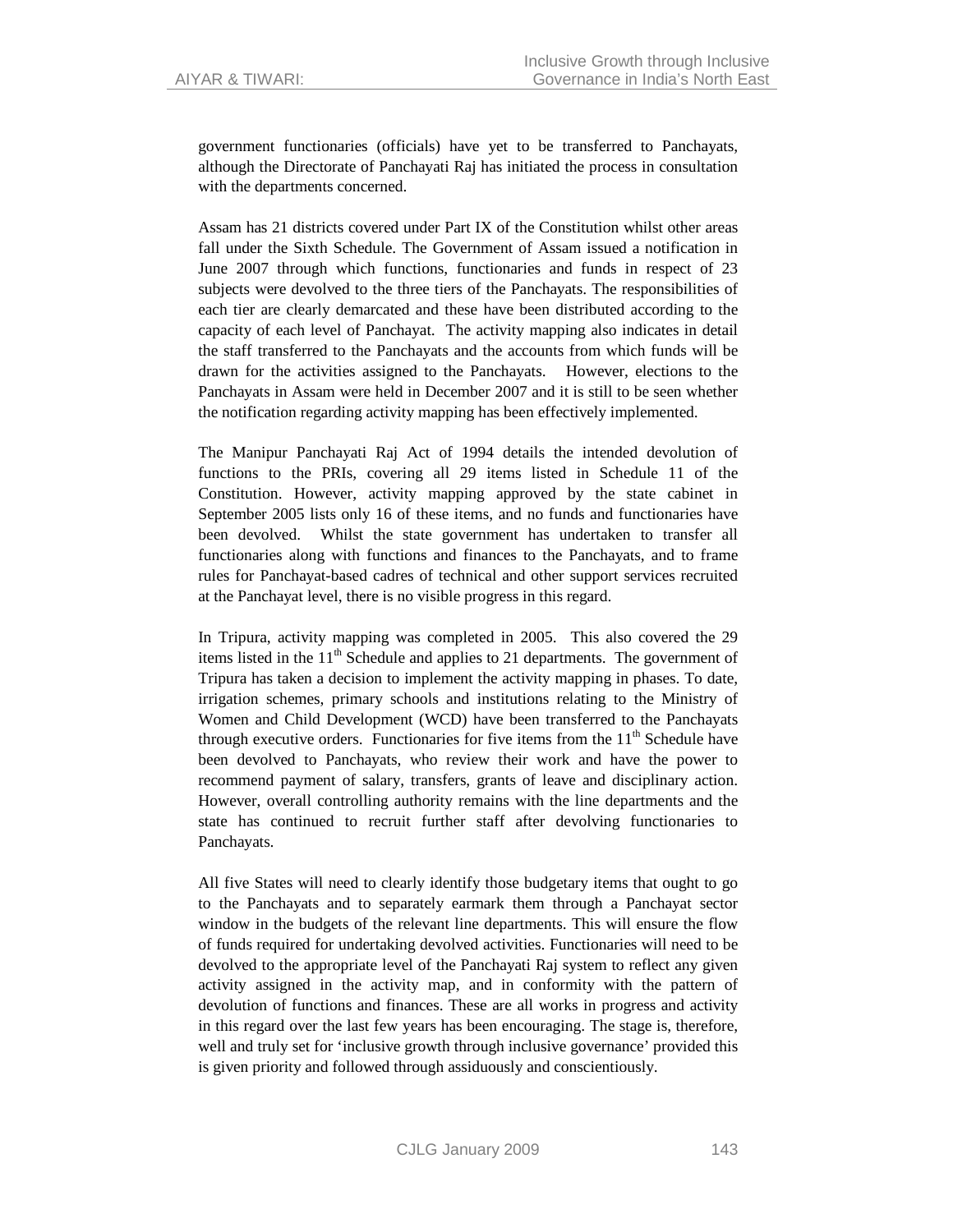Institutionalising participative planning from the grassroots level in the preparation of a district plan is another key step in the strengthening of Panchayats. As mandated in the Constitution, 80% of the members of District Planning Committees (DPCs) are required to be *elected* by and from amongst the elected members of the district level Panchayat (Zilla Parishad) and the municipalities within the district. Although most of the five states falling under Part IX of the Constitution now have DPCs with constitutions, in Arunachal Pradesh and Tripura some issues relating to the composition of the DPCs still remain to be clarified, owing to special circumstances.

The district plan must emerge from plans prepared by each village Panchayat, intermediate Panchayat, district Panchayat and municipality for their respective geographical areas and functional competencies. To this end, state governments need to clearly inform Panchayats at each level (and the municipalities) about the resources likely to be available and the activities entrusted to them. DPCs have the responsibility of 'consolidating' these local plans into a draft district development plan and forwarding it to the state government.

The North Eastern Region states concerned have commenced the process of district planning through the Panchayats in districts covered by the Backward Regions Grant Fund. However, steps will need to be taken to ensure that these guidelines are fully followed and district planning is established as a practice in all districts in the region.

We must put an end to planning from above. We must put an end to priorities being conceived and decided at ethereal heights, far removed from the realities on the ground. We must initiate a process of people's planning. (Shri Rajiv Gandhi)

#### **3. Governance Reforms in Exempt Areas**

All of Meghalaya and Mizoram, and large tracts of Tripura, come under the provisions of the Sixth Schedule to the Constitution. Nagaland and the hill areas of Manipur are governed by similar arrangements through state legislation. Such special arrangements are aimed at the protection of tribal areas and interests, by mandating district or regional local self-government institutions entrusted with the dual tasks of protecting tribal culture and customs, and undertaking development activities. However, unlike their Panchayati Raj counterparts, the Autonomous Developmental Councils that are supposed to establish responsive administrations and undertake development planning functions (with maximum participation of the people), are yet to fulfil their role effectively.

In order to maximize people's participation in governance and to chart a clear roadmap to involve these institutions in grassroots planning, the Ministry of Panchayati Raj appointed an Expert Group on Grassroots Planning for the Sixth Schedule Areas (and those areas not covered by Parts IX and IXA of the Constitution). The Expert Group has suggested a series of sequential steps for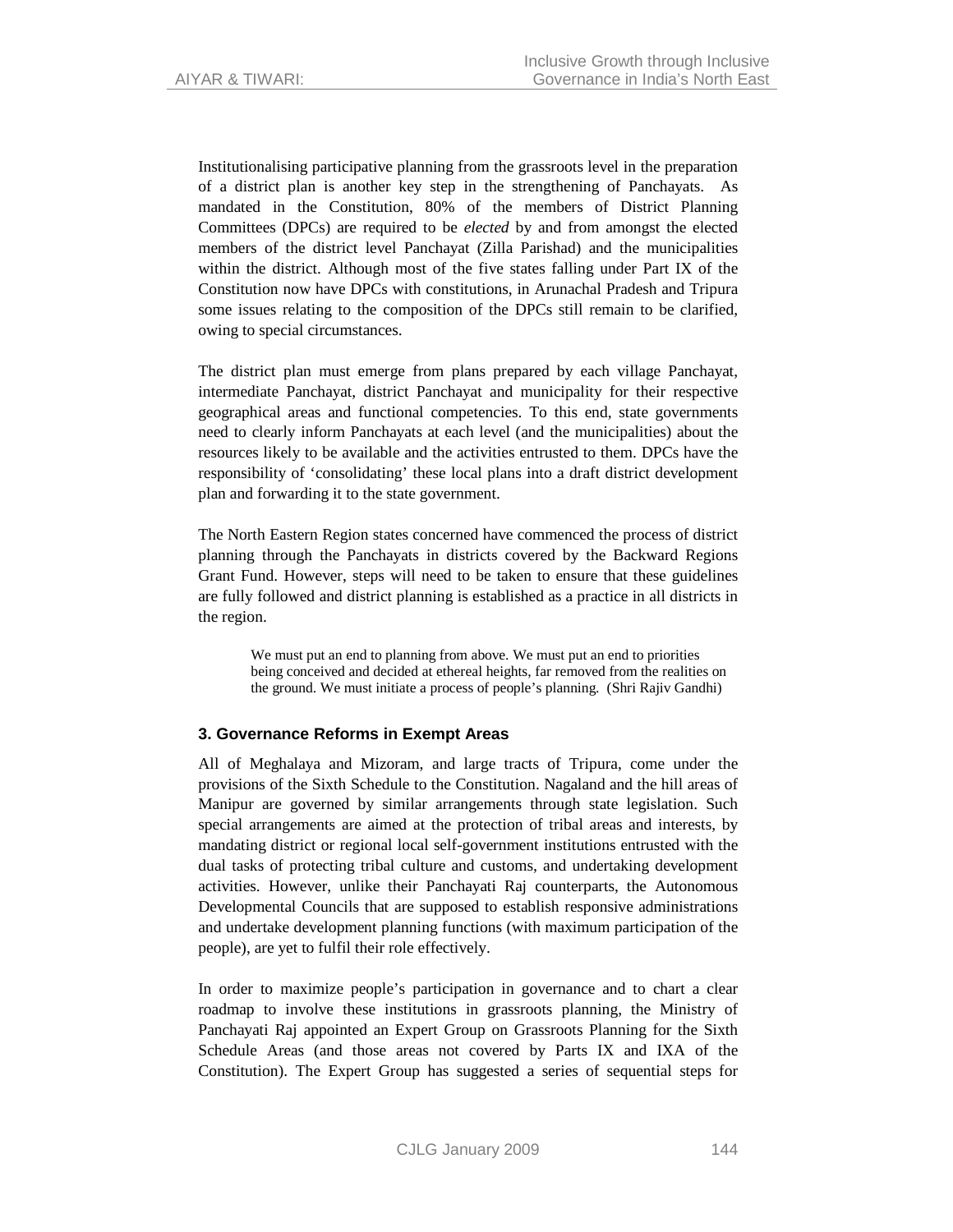building the district plan. First, a district vision that sets out the goals and outcomes for the next 10-15 years will need to be fashioned through participative processes starting from the grassroots level upwards. Each planning unit should then articulate the vision and set out goals and outcomes in terms of human development indicators, infrastructure development and development in the productive sectors of the economy, based on available physical and human resources.

#### **4. Conclusion**

While the Constitution leaves it to the states to determine the nature, direction and pace of devolution, there is a crying need to motivate the states to further empower their PRIs, and also to provide incentives for PRIs to be transparent and accountable in their transactions. As the Eleventh Five Year Plan states:

…there is a need to build in incentives that will encourage the States to devolve functions, funds and functionaries to the PRIs. In order to capture the extent to which this process and empowerment of PRIs has actually progressed in a State, a suitable devolution index will be developed and will be called the PRI-Empowerment Index. (para 1.148)

Central government could greatly accelerate and rationalise this process by adapting the guidelines of Central Sector and Centrally Sponsored Schemes (the principal sources of funding for PRIs), to ensure the importance of PRIs in the planning and implementation of these schemes in conformity with the letter and spirit of the Constitution.

There is also an imperative to make available untied block grants to the PRIs so that they have an adequate reservoir of financial resources to plan and implement neighbourhood economic development and social justice programs, as envisaged in Parts IX and IXA. The 13<sup>th</sup> Finance Commission (http://fincomindia.nic.in) has a golden opportunity to build on the tentative beginnings of previous Commissions by increasing untied grants, particularly for maintenance of community assets and improved service delivery.

We continue to rely heavily on a creaking bureaucratic delivery system, fashioned into administrative silos, which over six decades has proved to be quite unequal to the task of delivering development. The Eleventh Five Year Plan says:

The DRDAs (District Rural Development Agencies, the bureaucratic arm of the Ministry of Rural Development) in their current form and content do not appear to have the requisite wherewithal to handle a complex issue such as poverty. The current administrative set up at the national level is unequal to a large task such as poverty elimination across geographical and social complexity… (para 4.70)

Our need is not bureaucratic development but participative development, that is, grassroots development through grassroots democracy. The path to such development was charted through the  $73<sup>rd</sup>$  and  $74<sup>th</sup>$  amendments to the Constitution which resulted in the present Part IX ('The Panchayats') and Part IXA ('The